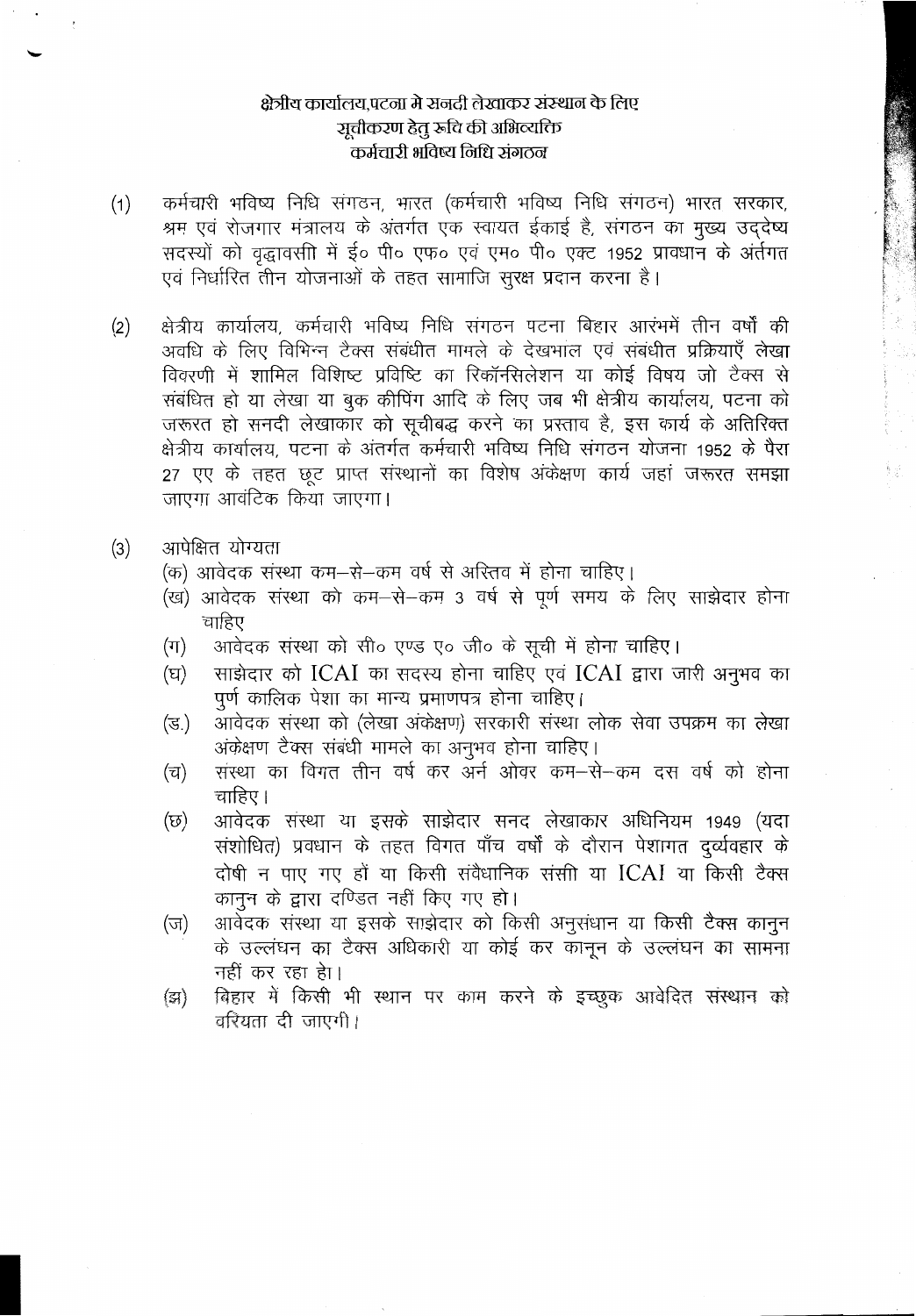#### चयन प्रक्रिया  $(4)$

अंतिम तिथि तक प्राप्त किए गए सभी आवेदन की जाँच सक्षम पदाधिकारी द्वारा  $(\overline{\Phi})$ नियुक्त समिति द्वारा अर्हक संस्थान के चयन हेतू किया जाएगा। जब एक बार किसी संस्था को अर्हक मान लिया जाएगा तो सर्वोच्च पाँच संस्थान को विभिन्न मापदंड के आधार पर प्राप्त अंको के अनुसार चयन किया जाएगा।

पाइंट पद्धति निम्नानूसार होगी :--

| क्रम | अहेता                      | पाईट                                  |
|------|----------------------------|---------------------------------------|
| सं०  |                            |                                       |
| 1.   | प्रतिष्ठान का अनुभव        | 5 वष्र और उससे आगे प्रत्येक कैलेंडर   |
|      |                            | वर्ष के लिए 0.5 अंक – अधिकतम 15       |
|      |                            | अंक                                   |
| 2.   | पूर्णकालिक एफ० सी० ए०      | प्रथम पार्टनर क लिए 5 अंक एवं 2सरे    |
|      |                            | पार्टनर से 2.5 अंक                    |
| 3.   | पूर्णकालिक एसीए पार्टनर    | प्रथम 3 पार्टनर के लिए 3 अंक प्रत्येक |
|      |                            | तथा पार्टनर से 1.5 अंक                |
| 4.   | पूर्णकालिक सी० ए० कर्मचारी | प्रत्येक सी० ए० के लिए 1 अंक–         |
|      |                            | अधिकतम 20 अंक                         |
| 5.   | टर्न ओवर                   | 10 लाख से उपर प्रत्येक लाख के लिए     |
|      |                            | 1 अंक                                 |

- जरूरत के अनुसार कर्मचारी भविष्य निधि संगठन द्वारा नए संस्थानों को पैनल (ख) में शामिल किया जायेगा।
- कार्य की प्रकृति :- कर्मचारी भविष्य निधि आयकर अधिनियम, 1961 के प्रावधानों के 5. तहत मान्यता प्राप्त भविष्य निधि है। तथापि आयकर अधिनियम एवं अन्य कर नियमों के विभिन्न प्रावधान कतिपय मामलों में कर्मचारी भविष्य निधि संगइन पर लागू होते है। इसके अतिरिक्त लेखा विवरणी को अंतिम रूप् देना, छूट प्राप्त भविष्य निधि ट्रस्ट को अंकेक्षण या विशेष अंकेक्षण, सिस्टम ऑडिट, कार्य निष्पादन का आडिट, लेखा विवरणी में दर्ज की गई विशिष्ट प्रविष्टि को समाधान अथवा कर संबंधी, लेखा, बुक कीपींग इत्यादि से संबंधित मामलों के लिए पेशावर सेवा की आवश्यकता है। नामित संसीनि को संदर्भ की शर्तों के अनुसार आबंटित मामले को निपटाना होगा। इस कार्य के अतिरिक्त छूट प्राप्त कर्मचारी भविष्य निधि ट्रस्ट जो क्षेत्रीय कार्यालय, पटना के अन्तर्गत है, का जरूरत के अनुसार कर्मचारी भविष्य निधि योजना 1952 के पैरा 27 ए ए के प्रावधानों के तहत विशेष अंकेक्षण की जिम्मेदारी भी दी जा सकती है।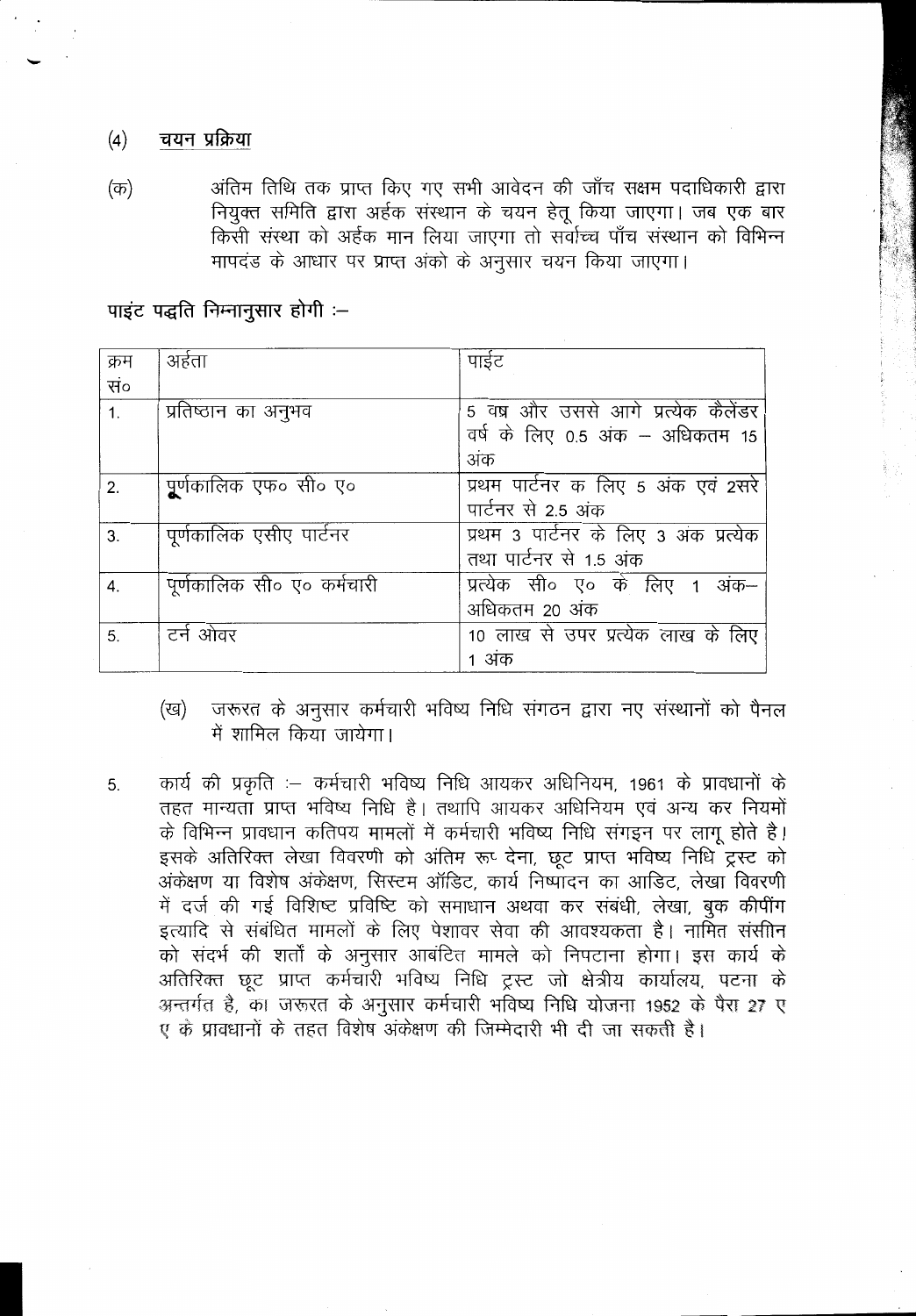- कार्य का आबंटन :- काम के आबंटन के लिए सूचिबद्ध संस्थानों से सीमित निविदा 6. मंगायी जायेगी एवं केन्द्रीय सरकार के सामान्य वित्तिय नियमों का अनुसरण करते हुये संबंधित संस्थान को काम का आबंटन किया जायेगा।
- आवेदन प्रपत्र :- इच्छुक संस्थान/पार्टी संलग्न प्रपत्र (एनेक्सर 'ए') में घोशणा पत्र के 7. साथ आवेदन कर सकते हैं।
- रूचि की अभिव्यक्ति लिफाफे पर "गोपनी- सनदी लेखाकार संस्थान सूचीबद्धता के 8. लिए रूचि की अभिव्यक्ति" बड़े अक्षरों में लिखा होना चाहिए तथा इसे बन्द लिफाफे में क्षेत्रीय भविश्य निधि आयुक्त भविश्य निधि भवन, आर ब्लॉक, रोड नं-6, सर्पेन्टाईन रोड के निकट पटना-800001 के पते पर जमा करना है।
- रूचि की अभिव्यक्ति प्रस्तुत करने की अंतिम तिथि 30 / 10 / 2018 है तथा इसे दिनांक 9. 31 / 10 / 2018 को अपराहन में 04:00 बजे क्षेत्रीय कार्यालय, कर्मचारी भविश्य निधि संगठन, पटना में खोला जायेगा तथा चयनित संस्थान को सूचीकरण के बाद सूचित कर दिया जायेगा।

(ब्रजेश कुमार) सहायक भविश्य निधि आयुक्त कर्मचारी भविश्य निधि संगठन पटना।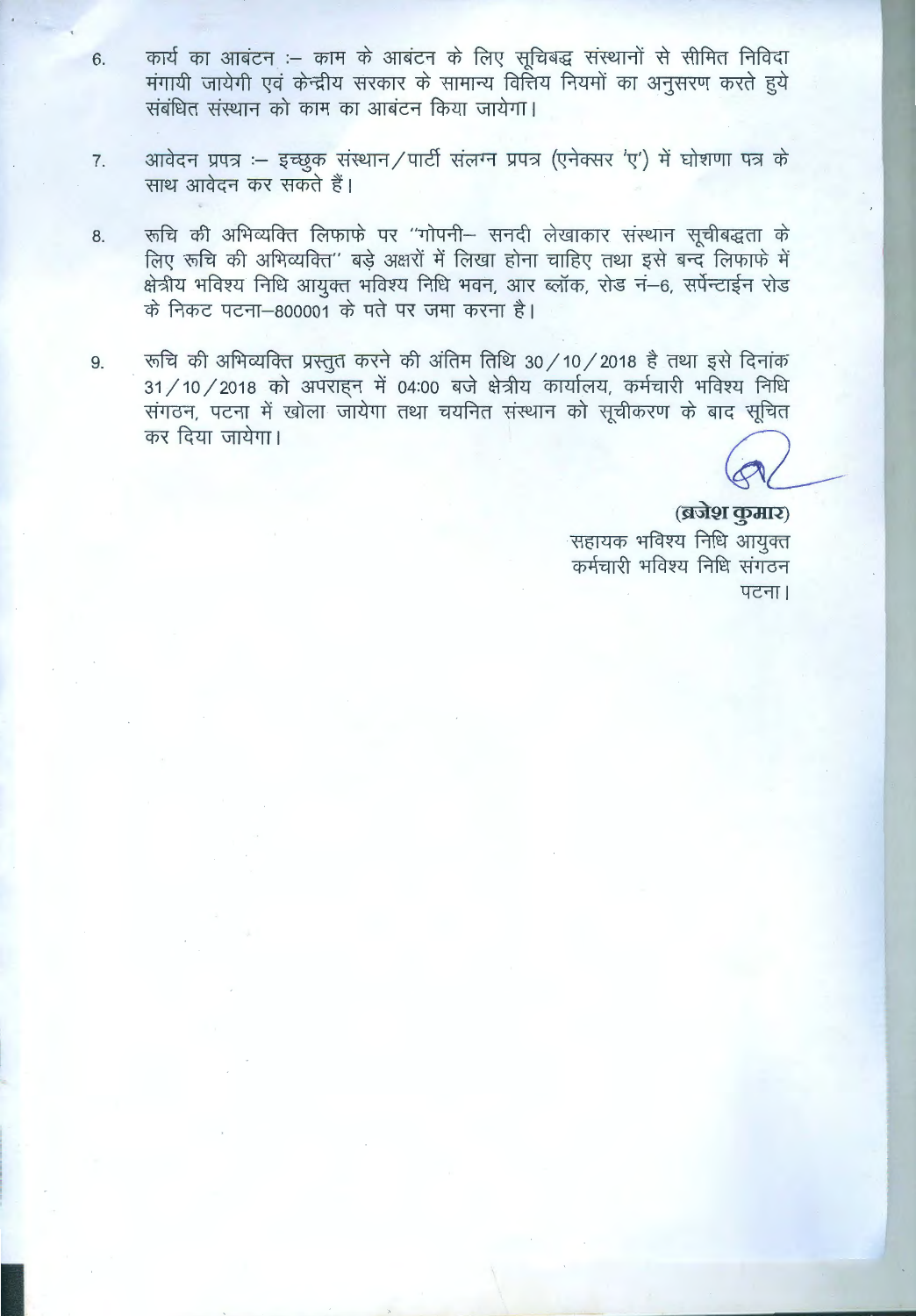#### शपथ पत्र

सनदी लेखाकर

प्रबंधन साझेदार मेसर्स

सत्यापित करता हूँ एवं शपथ लेता हूँ;

कि उपरोक्त विवरण पूर्ण एवं सही है। यदि आवेदन में दी गई सूचना या कथन सही नहीं  $(\overline{\Phi})$ हैं या असत्य पाया जाता है या सूचना को छुपाया जाता है,तो संस्थान को सूचीबद्ध या कार्य आबंटन के लिए अयोग्य समझा जाएगा एवं चार्टर्ड लेखा अधिनियम एवं इसके तहत बनाए गए विनियमों के अधीन अनुशासनात्मक कार्रवाई के भागीदार होंगे।

आवेदक संस्था या इसके साझेदार को चार्टर्ड लेखाकार अधिनियम 1949(यथा  $(\overline{2d})$ रांशोधित)गत पाँच वर्षों के दौरान किसी भी पेशाजनित अनुचित आचरण(दुर्व्यवहार) का दोषी नहीं होना चाहिए या ICAI या किसी अन्य संवैधानिक संस्था द्वारा टैक्स कानून के अंतर्गत दंडित नहीं होना चाहिए।

- आवेदक संस्था या इसके साझेदार को किसी तरह के टैक्स कानून के उल्लन्घन या  $(\overline{6})$ टैक्स अथॉरिटी के जांच या अनुसंधान का दोषी नहीं होना चाहिए।
- मैं एवं अन्य साझेदार सनदी लेखाकार के पेशे से पूरी तरह से जुड़े हुये हैं।  $(\mathbf{E})$

प्रबंधन साझेदार का नाम एवं हस्ताक्षर संस्था के मोहर के साथ

ਰੇਂ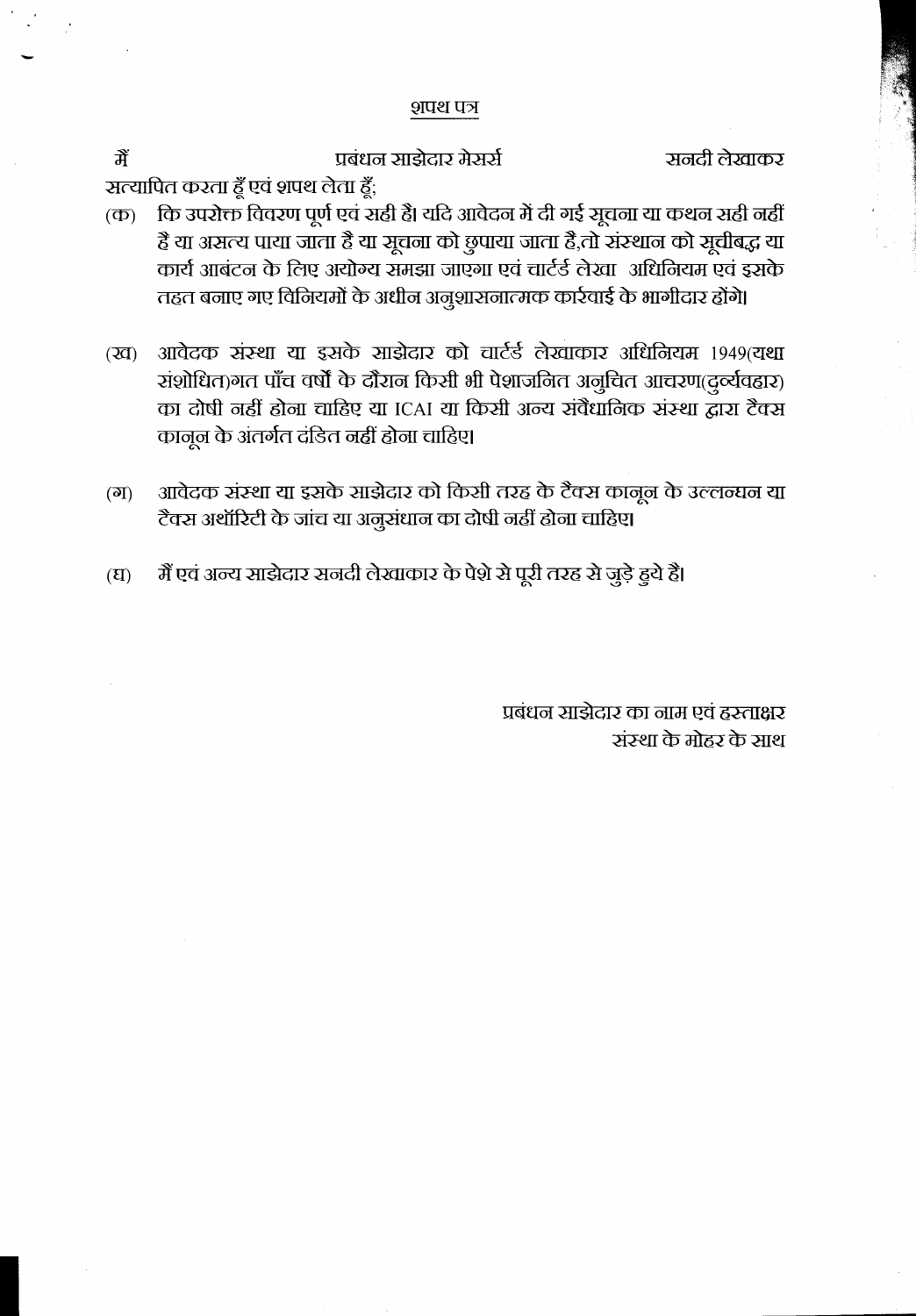# <u>कर्मचारी भविष्य निधि संगठन के लिए सनदी लेखाकार संस्था को .</u><br>सूचीबद्ध करने के लिए आवेदना

 $\boldsymbol{\cdot}$ 

| $\frac{1}{2}$ | सनदी लेखाकर संस्था का नाम                       |                        |
|---------------|-------------------------------------------------|------------------------|
| 2.            | संस्थान का रजिस्ट्रेशन संख्या(ICAI)             |                        |
| 3.            | संस्थान के गठन की तिथि एवं पी॰एफ द्वारा         | प्रतिलिपि संलग्न करें। |
|               | संगठन के गठित होने का प्रमाण पत्र               |                        |
| 4.            | सी एंड एजी के सूचीबद्ध होने का प्रमाण           | प्रतिलिपि संलग्न करें। |
| 5.            | पद के साथ साझेदारों का नाम(एफसीए एवं            |                        |
|               | एसीए)                                           |                        |
| 6.            | साझेदारों की सदस्यता संख्या एवं अनुभव का        | प्रतिलिपि संलग्न करें। |
|               | प्रमाण पत्र                                     |                        |
| 7.            | मुख्यालय एवं शाख्य का पूरा पता, ईमेल,           |                        |
|               | टेलीफोन,मोबाईल, फैक्स के साथ                    |                        |
| 8.            | संस्थान का आयकर पैन                             | प्रतिलिपि संलग्न करें। |
|               | संस्थान के साथ जुड़े पेशेवरों की पूरी संख्या    |                        |
| 9.            | (क) पूर्णकालिक एफसीए साझेदार                    |                        |
|               | (ख) पूर्णकालिक एफसीए साझेदार\                   |                        |
|               | (ग) पूर्णकालिक एफसीए साझेदार                    |                        |
| 10.           | क्या संस्था/साझेदारों के खिलाफ कोई कानूनी       |                        |
|               | मामला/कार्यवाही लंबित हैं?                      |                        |
| 11.           | संस्था का गत तीन वर्षों का औसत वार्षिक          |                        |
|               | टर्न ओवर                                        |                        |
| 12.           | वर्ष २०१७-१८ के लिए ICA से अनुभव का प्रमाण      | प्रतिलिपि संलग्न करें। |
|               | पत्र एवं सदस्यता शुल्क के भुगतान का प्रमाण      |                        |
|               | पत्र।                                           |                        |
| 13.           | निम्न क्षेत्र में टैक्स/अंकेक्षण कार्य का अनुभव |                        |
|               | ਟਗ਼ੀਏਁ                                          |                        |
|               | (क) लोक सेवा उपक्रम                             |                        |
|               | (ख) सरकारी(केंद्रीय/राज्य)                      |                        |
|               | (म) लिजी क्षेत्र                                |                        |
|               |                                                 |                        |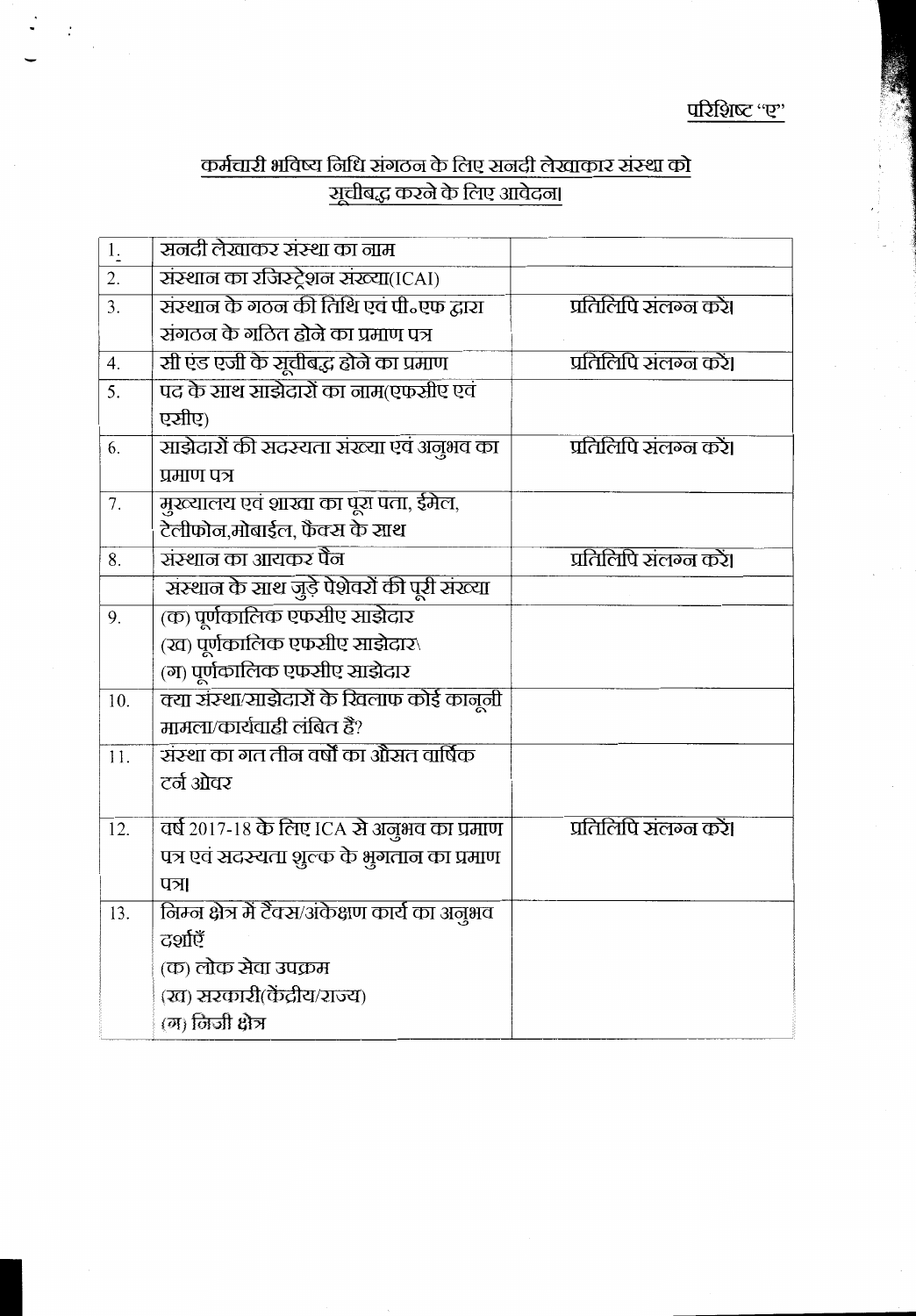- 1. The Employees Provident Fund Organisation, India (EPFO) is an autonomous body under the aegis of the Ministry Of Labour and Employment, Government of India. The main objective of the organization is to provide old-age social security to the subscribers as per the provisions of EPF & MP Act 1952 and the three Schemes framed thereunder.
- 2. Regional Office, EPFO, Patna, Bihar proposes to form a panel of Chartered Accountant Firms for initial period of three years for handling various Tax matters and allied activities, finalization of books of accounts, special audit, reconciliation of specific entries appearing in books of accounts or any other matter relating to tax matter or accounts or book keeping as and when required in respect of Regional Office, Patna. Besides this activity special audit of exempted EPF Trust within Regional Office, Patna may also be assigned wherever considered necessary as provided in para-27 AA of EPF Scheme 1952.

### **3. Eligibility Criteria:-**

- a) Applicant Firms should be in existence for at least 05 years.
- b) Applicant Firms should have at least 03 full time partners.
- c) The applicant firm should be in the panel of  $C & A G$ .
- d) The partners must be member of ICAI and should have valid full time certificate of practice issued by ICAI.
- e) Applicant firm must have experience of auditing accounts/handling tax matters with Govt. Organisations/ PSEs.
- f) Average annual turnover of the firm of the firm of the last three years should be at least Rs. 10 lakhs.
- g) Applicant firm or its partners should not have been held guilty of any professional misconduct under Charted Accountant Act 1949 (as amended) during past five years or penalised under any of the tax laws by ICAI or any other statutory body.
- h) Applicant firm or its partners should not be facing any investigation or enquiry by any tax authority for violation of any of the tax laws.
- i) Applicant firm should preferably be willing to work at any place in Bihar.

### 4- **Selection Procedure:**

I

a) All the applications received up to the last date shall be scruitinized by a committee appointed by the competent authority to decide the eligible firms, Once a firm is declared as eligible the top 05 firms will be selected on the basis of point scored on different criteria.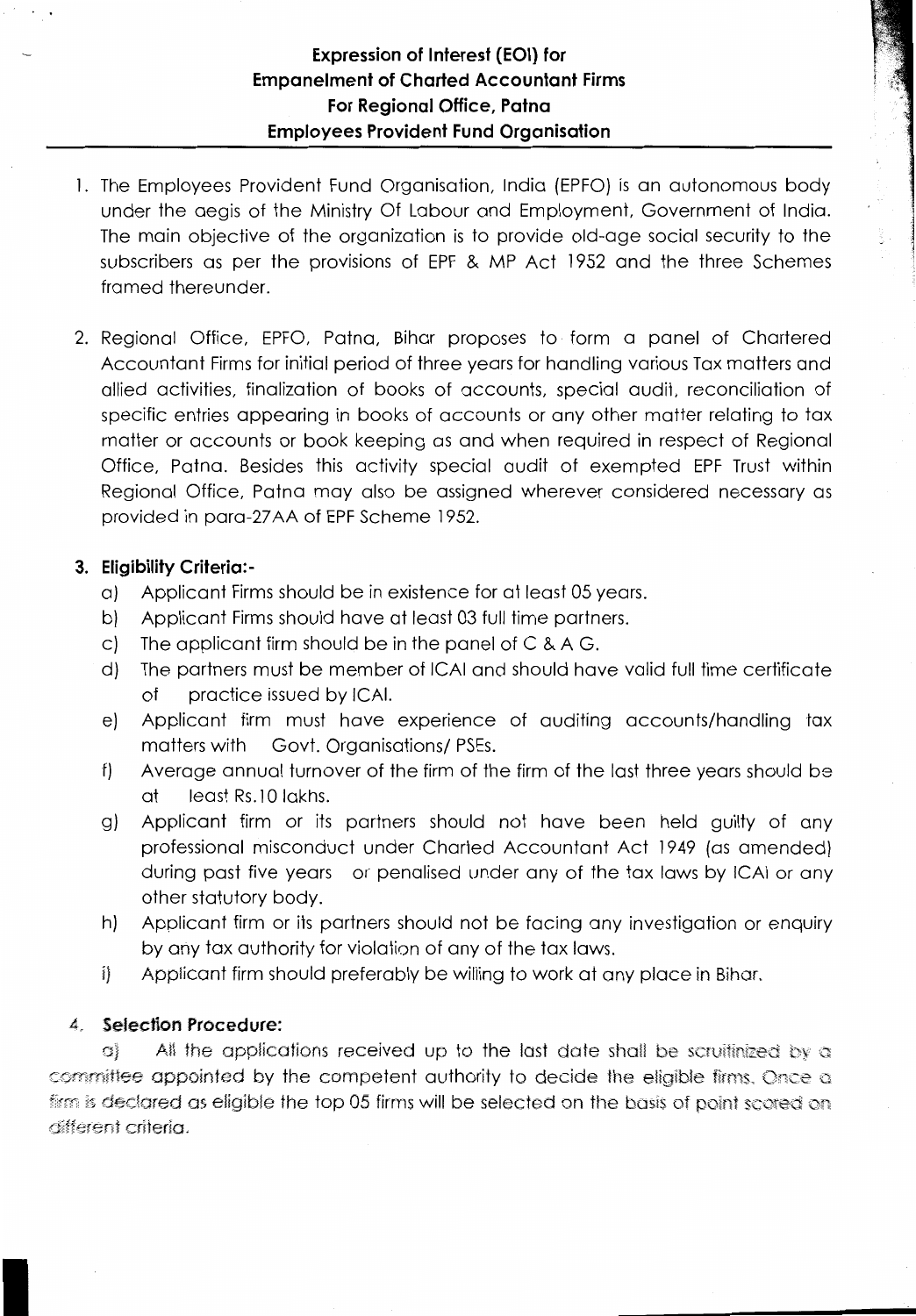Point system will be as follows:-

. '

| SI.<br>No.     | <b>ELIGIBILITY</b>           | <b>POINTS</b>                                                                                |
|----------------|------------------------------|----------------------------------------------------------------------------------------------|
|                | <b>Experience of Firm</b>    | 0.5 point for every calendar year from 5 years<br>onwards-Maximum 15 points.                 |
| $\overline{2}$ | Full time FCA                | 5 point for first partner and 2.5 from 2 <sup>nd</sup> partner<br>onwards.                   |
| 3              | <b>Full time ACA Partner</b> | 3 points each for first three partner and 1.5 points<br>for 4 <sup>th</sup> partner onwards. |
|                | Full time CA Employees       | point for every CA - maximum 20 points.                                                      |
|                | Turn over                    | point for each lakh above 10 lakhs.                                                          |

b) In case of necessity, EPFO shall add new firms in the panel.

5. **Nature of work:** Employees Provident Fund is a recognized provident Fund under provisions of Income Tax Act 1961 therefore, its income are not taxable. However under certain circumstances various provisions of Income Tax Act and other tax laws become applicable to EPFO. Apart from this professional services are required also for finalization of books of accounts, special audit or audit of exempted PF Trust, system audit, performance audit, reconciliation of specific entries appearing in books of accounts or any other matter relating to tax matter or accounts or book keeping etc. the nominated firm would be required to handle the case assigned as per the terms of reference. Besides this activity special audit of exempted EPF Trust within Regional Office, Patna may also be assigned wherever considered necessary as provided in para-27 AA of EPF Scheme 1952.

6. **Allotment of work:** To allot any work a limited tender will be invited from the empanelled firms and following the General Financial Rules of the Central Government, the work will be allotted to a particular firm.

7. **Application Form:** Interested parties may apply in the application format enclosed as Annexure-A along with the undertaking.

8. EOI should be super scribed as **"Confidential- EOI for empanelment of Charted Accountant Firm"** to be submitted in closed envelope and addressed to :- The Regional Provident Fund Commissioner, Bhavishya Nidhi Bhawan, R-Block,Road no- 06.Near Serpentine Road, Patna-800001.

9. Last date of submission of EOI is 30/10/2018. The EOI will be opened on 31/10/2018 at **4:00 PM** at **E.P.F.O., Regional Offiee, Patna.** 

and the firm selected will be intimated after empanelment.

**(BRAJESH** .. UMARJ Assistant Provident Fund Commissioner EPFO. Regional Office, Patna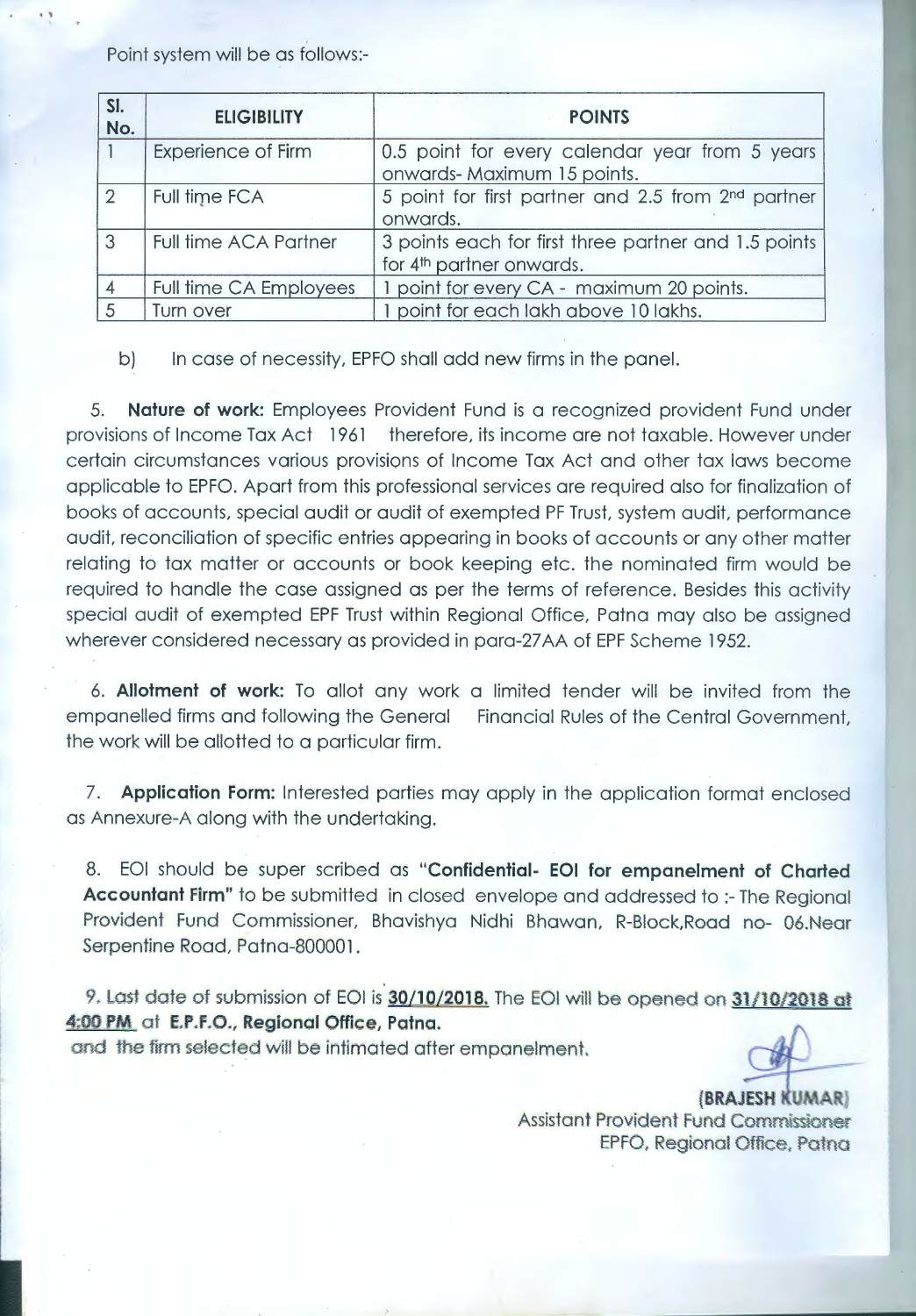÷.

## **Application for empanelment of Charted Accountant Firms for Employees' Provident Fund Organisation.**

 $\cdot$   $\cdot$ 

| SI no. | <b>PARTICULARS</b>                                                                                                                                | Remarks             |
|--------|---------------------------------------------------------------------------------------------------------------------------------------------------|---------------------|
| 1.     | Name of the Charted Accountant Firms                                                                                                              |                     |
| 2.     | Registration No. (ICAI) of the Firm                                                                                                               |                     |
| 3.     | of<br>of constitution<br>the<br>Firm<br>and<br>Date<br>constitution certificate of the Firm issued by<br>the CA                                   | Copy to be enclosed |
| 4.     | Proof of empanelment of C & G                                                                                                                     | Copy to be enclosed |
| 5.     | Name of the partners with status (FCA &<br>ACA)                                                                                                   |                     |
| 6      | Membership No. of the partners & certificate<br>of practice                                                                                       | Copy to be enclosed |
| 7.     | Complete full address of the Head Office and<br>the Branch with Telephone/Mobile/Fax with<br>email address                                        |                     |
| 8.     | Income Tax PAN of the Firm                                                                                                                        | Copy to be enclosed |
| 9.     | No. of full time professionals with the firm<br>a.   Full time FCA Partners<br>b.   Full time FCA Partners<br><b>Full time FCA Partners</b><br>C. |                     |
| 10.    | Whether there are any court/arbitration of<br>any other legal cases/proceedings pending<br>against the firm/partners.                             |                     |
| 11.    | Average Annual turnover of the firm last 3<br>years                                                                                               |                     |
| 12.    | Proof of payment of membership fee and<br>certificate of practice from ICA for the year<br>2017-18                                                | Copy to be enclosed |
| 13.    | Indicate the tax/audit work experience in the<br>following sectors.<br>PSU<br>a<br>Govt (central/State)<br>b<br>Ċ<br>Private                      |                     |